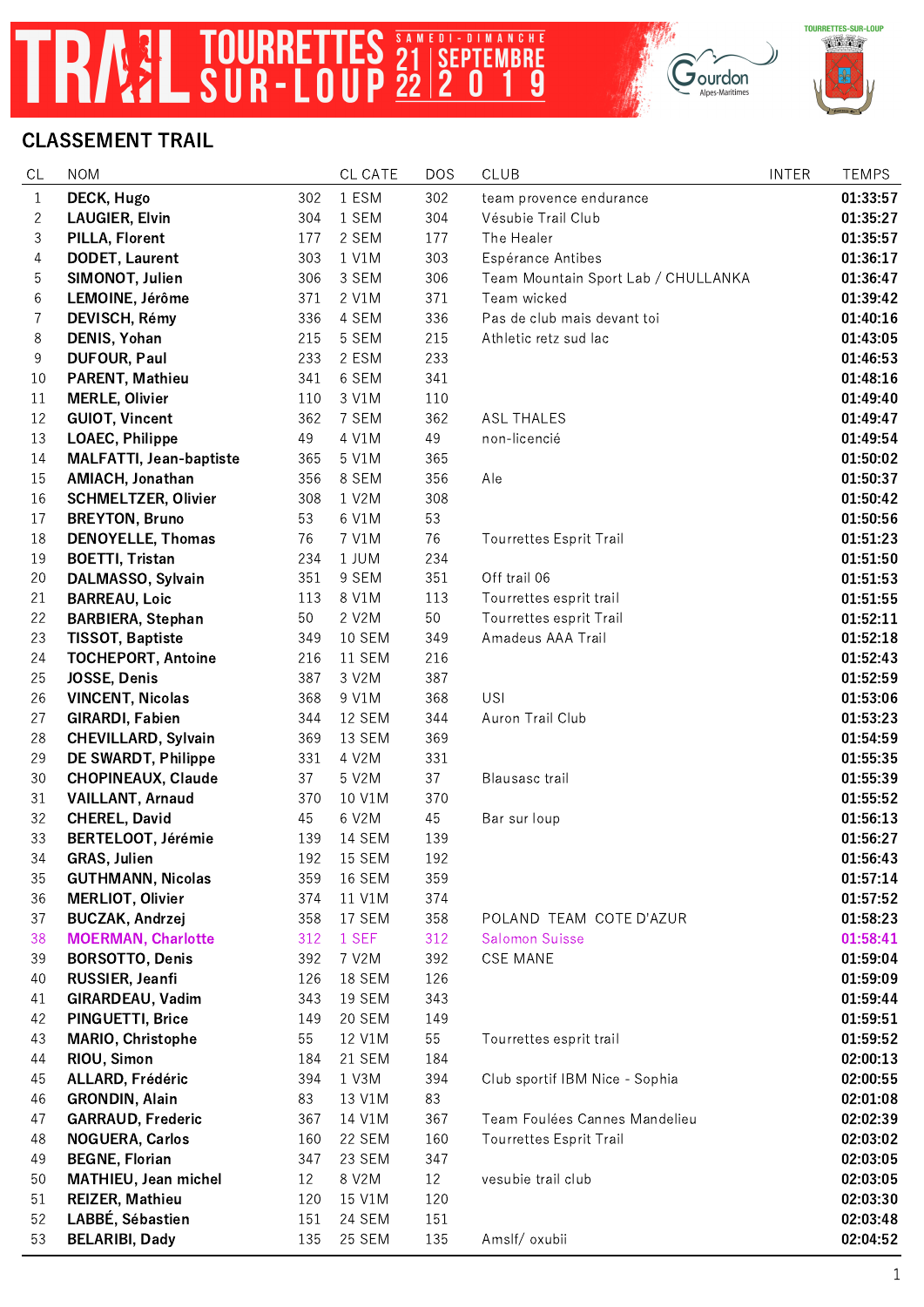| CL       | <b>NOM</b>                             |           | CL CATE          | <b>DOS</b> | <b>CLUB</b>                    | <b>INTER</b> | <b>TEMPS</b>         |
|----------|----------------------------------------|-----------|------------------|------------|--------------------------------|--------------|----------------------|
| 54       | <b>MAZAN, Vincent</b>                  | 148       | 26 SEM           | 148        |                                |              | 02:05:10             |
| 55       | AIME, Cedric                           | 353       | 27 SEM           | 353        |                                |              | 02:05:15             |
| 56       | MONTARNAL, Yohan                       | 138       | <b>28 SEM</b>    | 138        |                                |              | 02:05:21             |
| 57       | <b>HASSOUN, Romane</b>                 | 315       | 2 SEF            | 315        | <b>Auron Trail Club</b>        |              | 02:05:35             |
| 58       | <b>ROSE, Magalie</b>                   | 116       | 1 V1F            | 116        | Us cagnes triathlon            |              | 02:05:50             |
| 59       | <b>COTTA, Jean-michel</b>              | 246       | 9 V2M            | 246        |                                |              | 02:05:50             |
| 60       | <b>GUYLAIN, Marino</b>                 | 204       | 29 SEM           | 204        |                                |              | 02:06:08             |
| 61       | <b>TECK, Joel</b>                      | 188       | 30 SEM           | 188        |                                |              | 02:06:22             |
| 62       | <b>MACCARI, Maurice</b>                | 6         | 2 V3M            | 6          |                                |              | 02:06:34             |
| 63       | <b>BERTHET, Matthieu</b>               | 155       | 31 SEM           | 155        | TC PROTEK NATURE               |              | 02:07:05             |
| 64       | <b>STÉPHANE, Aime</b>                  | 62        | 16 V1M           | 62         |                                |              | 02:07:11             |
| 65       | <b>BENJAMIN, Brugel</b>                | 68        | 17 V1M           | 68         |                                |              | 02:07:13             |
| 66       | <b>DIERICKX, Fabien</b>                | 103       | 18 V1M           | 103        | <b>ASL THALES</b>              |              | 02:07:14             |
| 67       | <b>DUBREUIL, Stephane</b>              | 67        | 19 V1M           | 67         | TOURRETTES ESPRIT TRAIL        |              | 02:07:29             |
| 68       | <b>WEISHAUS, Virginie</b>              | 136       | 3 SEF            | 136        | Menton marathon                |              | 02:07:30             |
| 69       | <b>WEISHAUS, Jerome</b>                | 125       | 32 SEM           | 125        |                                |              | 02:07:32             |
| 70       | <b>LEMUNIER, Nicolas</b>               | 69        | 20 V1M           | 69         | <b>FALICOUNTRAIL PLAISIR</b>   |              | 02:08:05             |
| 71       | FRANÇOIS, Florent                      | 154       | 33 SEM           | 154        |                                |              | 02:08:10             |
| 72       | <b>MAURESO, Xavier</b>                 | 232       | 3 ESM            | 232        |                                |              | 02:10:19             |
| 73       | <b>VOISIN, Jean-charles</b>            | 364       | 34 SEM           | 364        |                                |              | 02:10:33             |
| 74       | <b>AMEZIAN, Dries</b>                  | 339       | <b>35 SEM</b>    | 339        |                                |              | 02:10:52             |
| 75       | <b>BONANNO, Christophe</b>             | 180       | 36 SEM           | 180        |                                |              | 02:11:10             |
| 76       | HESS, Jérôme                           | 144       | 37 SEM           | 144        |                                |              | 02:11:16             |
| 77       | <b>REAL, Cyrille</b>                   | 251       | <b>38 SEM</b>    | 251        | <b>ASL THALES</b>              |              | 02:11:22             |
| 78       | <b>GÉNY, Maxime</b>                    | 219       | <b>39 SEM</b>    | 219        |                                |              | 02:11:34             |
| 79       | <b>BORG, Emmanuelle</b>                | 201       | 4 SEF            | 201        | louve alpine                   |              | 02:11:45             |
| 80       | <b>VERDEIL, Gael</b>                   | 210       | 40 SEM           | 210        |                                |              | 02:11:52             |
| 81       | <b>MUSSO, Thomas</b>                   | 338       | 41 SEM           | 338        |                                |              | 02:12:40             |
| 82       | <b>MEUNIER-COLIN, Vincent</b>          | 104       | 21 V1M           | 104        |                                |              | 02:12:54             |
| 83       | <b>GARNIER, Frederic</b>               | 56        | 22 V1M           | 56         |                                |              | 02:13:03             |
| 84       | <b>GARNIER, Christophe</b>             | 38        | 10 V2M           | 38         | les accros                     |              | 02:13:04             |
| 85       | WASINSKI, Jean-michel                  | 24        | 11 V2M           | 24         |                                |              | 02:13:45             |
| 86       | <b>LORVELLEC, Karine</b>               | 44        | 1 V2F            | 44<br>142  | menton marathon                |              | 02:14:07             |
| 87<br>88 | <b>OLIVERO, Stéphane</b>               | 142       | 42 SEM<br>12 V2M | 34         |                                |              | 02:14:07             |
| 89       | GIAI-CHECA, Bernard<br>LICETTE, Benoit | 34<br>123 | 43 SEM           | 123        | CAF de l'Ubaye<br>VISCACHA     |              | 02:14:45<br>02:14:45 |
| 90       | <b>MARZEC, Michal</b>                  | 330       | 44 SEM           | 330        |                                |              | 02:14:47             |
| 91       | PERTOT, Yoann                          | 150       | 45 SEM           | 150        |                                |              | 02:14:47             |
| 92       | <b>REGNAUD, Didier</b>                 | 390       | 13 V2M           | 390        | <b>Thales Space Runners</b>    |              | 02:14:50             |
| 93       | FRUNEAU, Nicolas                       | 185       | 46 SEM           | 185        |                                |              | 02:14:57             |
| 94       | <b>HAINY, Antoine</b>                  | 230       | 47 SEM           | 230        | Tourrettes esprit Trail        |              | 02:15:02             |
| 95       | FERIR, Christophe                      | 95        | 23 V1M           | 95         | Falicoun Trail Plaisir         |              | 02:15:37             |
| 96       | REY, Sébastien                         | 124       | 48 SEM           | 124        | Asm triathlon monaco           |              | 02:16:23             |
| 97       | <b>FRUNEAU, Pierre</b>                 | 146       | 49 SEM           | 146        |                                |              | 02:16:23             |
| 98       | <b>BARALE, Pierre-alexandre</b>        | 231       | 4 ESM            | 231        |                                |              | 02:16:31             |
| 99       | <b>FERRERI, Noel</b>                   | 393       | 3 V3M            | 393        | Vesubie Trail Club 06          |              | 02:16:40             |
| 100      | GROBELNY, Benjamin                     | 357       | <b>50 SEM</b>    | 357        |                                |              | 02:16:58             |
| 101      | VAN WASSENHOVE, Wim                    | 89        | 24 V1M           | 89         |                                |              | 02:17:28             |
| 102      | <b>MALÉA, Quentin</b>                  | 228       | <b>51 SEM</b>    | 228        |                                |              | 02:17:50             |
| 103      | <b>DUPONT, Marianne</b>                | 236       | 2 V1F            | 236        | <b>Cap Vercors</b>             |              | 02:18:13             |
| 104      | <b>CHARDIN, Laure</b>                  | 324       | 3 V1F            | 324        | <b>US Le Pontet</b>            |              | 02:18:13             |
| 105      | <b>DEVIVI, Laurent</b>                 | 245       | 25 V1M           | 245        |                                |              | 02:18:26             |
| 106      | <b>BRUGEL, Camille</b>                 | 208       | <b>52 SEM</b>    | 208        |                                |              | 02:18:34             |
| 107      | <b>SENECHAL, Pascal</b>                | 47        | 14 V2M           | 47         | <b>Tourrettes Esprit Trail</b> |              | 02:19:21             |
| 108      | <b>BENARD, Stéphane</b>                | 96        | 26 V1M           | 96         | Falicoun Trail Plaisir         |              | 02:19:55             |
| 109      | AIT TALEB, Mehdi                       | 105       | 27 V1M           | 105        |                                |              | 02:20:17             |
| 110      | <b>HERNANDEZ, Julien</b>               | 140       | <b>53 SEM</b>    | 140        |                                |              | 02:20:21             |
| 111      | <b>ROUMEGUERE, Stephane</b>            | 352       | <b>54 SEM</b>    | 352        |                                |              | 02:20:23             |
| 112      | <b>GIORDAN, Olivier</b>                | 248       | <b>55 SEM</b>    | 248        |                                |              | 02:20:25             |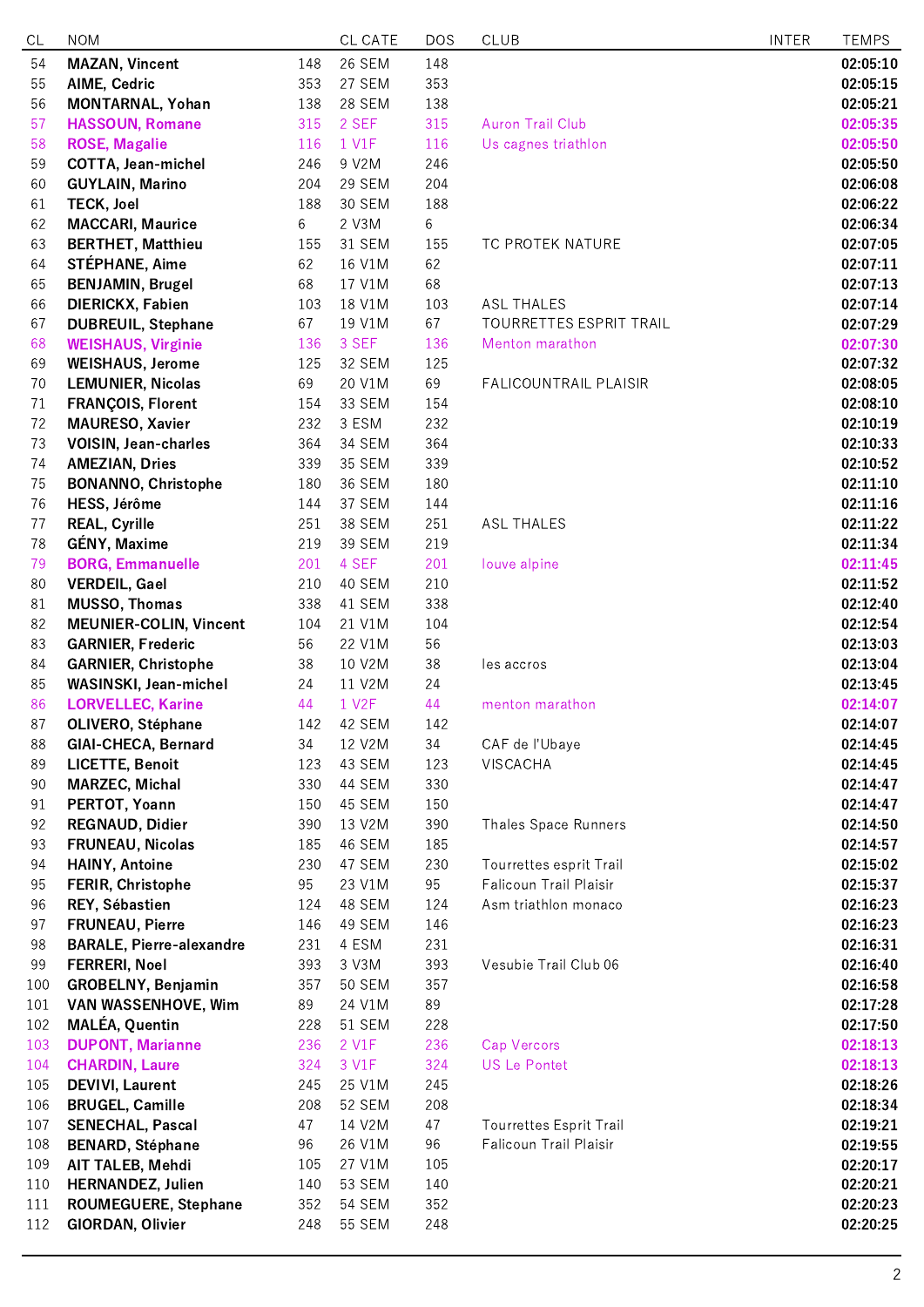| CL  | <b>NOM</b>                  |     | CL CATE       | <b>DOS</b> | <b>CLUB</b>                   | <b>INTER</b> | <b>TEMPS</b> |
|-----|-----------------------------|-----|---------------|------------|-------------------------------|--------------|--------------|
| 113 | EPISSARD, Jean-bernard      | 70  | 28 V1M        | 70         | <b>ASL THALES</b>             |              | 02:20:30     |
| 114 | <b>COMBES, Chloé</b>        | 186 | 5 SEF         | 186        |                               |              | 02:20:31     |
| 115 | RUDIO, Raymond              | 28  | 15 V2M        | 28         |                               |              | 02:20:36     |
| 116 | <b>BONDOUX, Mickael</b>     | 384 | 16 V2M        | 384        | <b>Team Panettone Trail</b>   |              | 02:20:52     |
| 117 | <b>MASSÉ, Gilles</b>        | 82  | 29 V1M        | 82         |                               |              | 02:20:54     |
| 118 | <b>GALLUS, Nicolas</b>      | 112 | 30 V1M        | 112        |                               |              | 02:20:57     |
| 119 | <b>LOUP, Méline</b>         | 229 | 6 SEF         | 229        |                               |              | 02:21:12     |
| 120 | <b>CASSAGNES, Charles</b>   | 65  | 31 V1M        | 65         |                               |              | 02:21:28     |
| 121 | <b>CALARESU, Alberto</b>    | 14  | 17 V2M        | 14         |                               |              | 02:21:45     |
| 122 | PESQUET-ARDISSON, Edouard   | 130 | <b>56 SEM</b> | 130        |                               |              | 02:22:33     |
| 123 | <b>CHAUVIN, Flora</b>       | 240 | 7 SEF         | 240        |                               |              | 02:22:39     |
| 124 | ROY, Jean-baptiste          | 214 | 57 SEM        | 214        |                               |              | 02:23:44     |
| 125 | <b>TAINE, Patrick</b>       | 396 | 4 V3M         | 396        |                               |              | 02:23:56     |
| 126 | <b>MOERMAN, Filip</b>       | 40  | 18 V2M        | 40         | Aucun                         |              | 02:24:17     |
| 127 | <b>ORHANT, Gregory</b>      | 145 | <b>58 SEM</b> | 145        |                               |              | 02:24:17     |
| 128 | <b>VASSEUR, Remy</b>        | 181 | <b>59 SEM</b> | 181        |                               |              | 02:24:27     |
| 129 | <b>CLAUSSE, Philippe</b>    | 42  | 19 V2M        | 42         |                               |              | 02:24:33     |
| 130 | <b>SOLIMEIS, Michel</b>     | 10  | 20 V2M        | 10         |                               |              | 02:24:58     |
| 131 | LAFONT, Sébastien           | 238 | <b>60 SEM</b> | 238        | <b>TEAM CHULLANKA</b>         |              | 02:25:18     |
| 132 | PELLIER, Ludovic            | 99  | 32 V1M        | 99         |                               |              | 02:25:19     |
| 133 | <b>REMOND, Philippe</b>     | 389 | 21 V2M        | 389        | <b>AC CANNES</b>              |              | 02:25:20     |
| 134 | <b>FOUCHER, Sandra</b>      | 319 | 8 SEF         | 319        | Saint Paul La Colle Triathlon |              | 02:25:52     |
| 135 | <b>DELAUNAY, Célia</b>      | 221 | 9 SEF         | 221        |                               |              | 02:25:52     |
| 136 | <b>FRUNEAU, Etienne</b>     | 133 | 61 SEM        | 133        |                               |              | 02:26:04     |
| 137 | <b>GRILLI, Guy</b>          | 247 | 5 V3M         | 247        |                               |              | 02:26:14     |
| 138 | <b>MURRY, Elsa</b>          | 318 | <b>10 SEF</b> | 318        |                               |              | 02:26:42     |
| 139 | <b>BONHOMME, Olivier</b>    | 165 | 62 SEM        | 165        | Cpg                           |              | 02:26:54     |
| 140 | <b>GUILBERT, Dominique</b>  | 75  | 33 V1M        | 75         |                               |              | 02:27:06     |
| 141 | <b>DAILLIEZ, Gonzague</b>   | 134 | 63 SEM        | 134        |                               |              | 02:27:12     |
| 142 | <b>BALLESTRA, Quentin</b>   | 187 | 64 SEM        | 187        |                               |              | 02:27:51     |
| 143 | VALONGO, Anselmo            | 43  | 22 V2M        | 43         | individuel                    |              | 02:27:53     |
| 144 | <b>LANTERI, Hugo</b>        | 166 | 65 SEM        | 166        |                               |              | 02:27:54     |
| 145 | DARTEVEL, Gael              | 84  | 34 V1M        | 84         |                               |              | 02:27:54     |
| 146 | <b>MURAT, Laurent</b>       | 244 | 35 V1M        | 244        |                               |              | 02:28:30     |
| 147 | <b>LEVITRE, Bruno</b>       | 33  | 23 V2M        | 33         | CORS                          |              | 02:29:17     |
| 148 | <b>BLAISE-BUSNEL, Brice</b> | 137 | 66 SEM        | 137        |                               |              | 02:29:26     |
| 149 | FOURRÉ, Arnaud              | 114 | 36 V1M        | 114        |                               |              | 02:30:09     |
| 150 | <b>ZURAWSKI, Kelly</b>      | 239 | <b>11 SEF</b> | 239        | <b>TEAM CHULLANKA</b>         |              | 02:30:21     |
| 151 | <b>ROUX, Fabrice</b>        | 243 | 37 V1M        | 243        |                               |              | 02:30:29     |
| 152 | ROMAIN, Contigiani          | 152 | 67 SEM        | 152        |                               |              | 02:30:43     |
| 153 | <b>JULIE, Contigiani</b>    | 212 | <b>12 SEF</b> | 212        |                               |              | 02:30:43     |
| 154 | <b>BENSA, Jean-luc</b>      | 121 | 38 V1M        | 121        |                               |              | 02:31:03     |
| 155 | <b>MEVEL, Edwige</b>        | 93  | 4 V1F         | 93         |                               |              | 02:31:11     |
| 156 | <b>GIRAUD, Linda</b>        | 143 | <b>13 SEF</b> | 143        | Courir en Pays de Grasse      |              | 02:31:12     |
| 157 | PERINI, Romuald             | 195 | 68 SEM        | 195        |                               |              | 02:31:15     |
| 158 | <b>ARIAS, Frederic</b>      | 88  | 39 V1M        | 88         |                               |              | 02:31:35     |
| 159 | <b>DAGUIN, Manon</b>        | 224 | <b>14 SEF</b> | 224        | Athlétic Retz Sud Lac         |              | 02:31:36     |
| 160 | <b>COSSIAUX, Marion</b>     | 200 | <b>15 SEF</b> | 200        |                               |              | 02:31:43     |
| 161 | <b>PINSARD, Elisa</b>       | 209 | <b>16 SEF</b> | 209        |                               |              | 02:31:43     |
| 162 | <b>VEZZANI, Eric</b>        | 17  | 24 V2M        | 17         |                               |              | 02:32:36     |
| 163 | GAUBERT, Gaetan             | 183 | 69 SEM        | 183        |                               |              | 02:32:39     |
| 164 | <b>BERTRAND-AZÉ, Thomas</b> | 197 | <b>70 SEM</b> | 197        |                               |              | 02:32:40     |
| 165 | <b>VALLEE, Pierre</b>       | 21  | 25 V2M        | 21         |                               |              | 02:32:46     |
| 166 | <b>MARIE, Yoann</b>         | 167 | <b>71 SEM</b> | 167        |                               |              | 02:33:18     |
| 167 | <b>LEDIEU, Justine</b>      | 189 | <b>17 SEF</b> | 189        |                               |              | 02:33:20     |
| 168 | <b>CAILLET, Stéphanie</b>   | 91  | 5 V1F         | 91         |                               |              | 02:33:30     |
| 169 | <b>NORET, Stephane</b>      | 79  | 40 V1M        | 79         | <b>NCAA</b>                   |              | 02:33:35     |
| 170 | <b>FEHLY, Myriam</b>        | 101 | 6 V1F         | 101        |                               |              | 02:33:38     |
| 171 | <b>MAYER, Caroline</b>      | 132 | <b>18 SEF</b> | 132        |                               |              | 02:33:47     |
|     |                             |     |               |            |                               |              |              |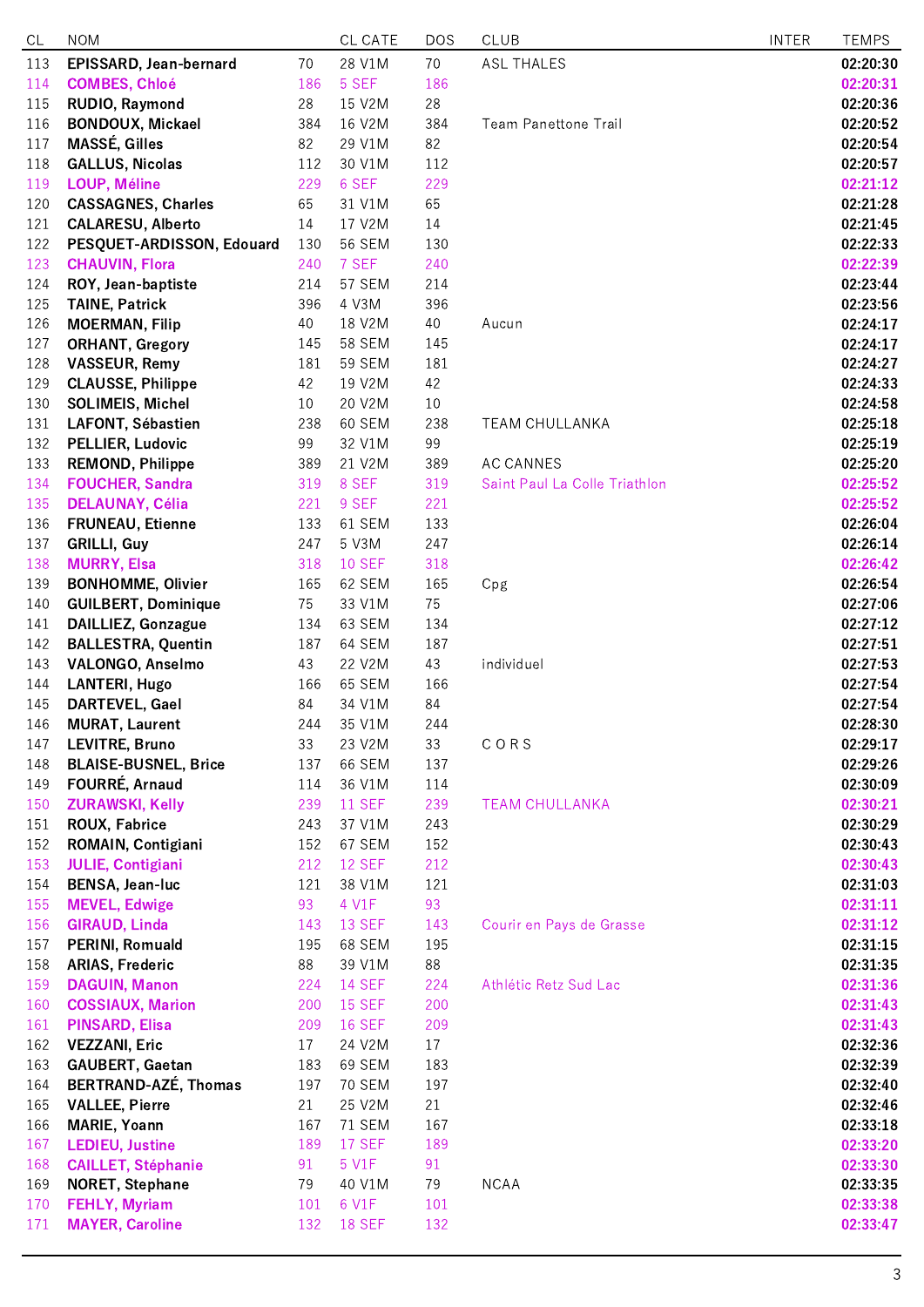| CL         | <b>NOM</b>                                             |                | CL CATE                 | <b>DOS</b>     | <b>CLUB</b>                | <b>INTER</b> | <b>TEMPS</b>         |
|------------|--------------------------------------------------------|----------------|-------------------------|----------------|----------------------------|--------------|----------------------|
| 172        | <b>TUREK, Bruno</b>                                    | 81             | 41 V1M                  | 81             |                            |              | 02:33:52             |
| 173        | <b>TERRIER, Christophe</b>                             | 60             | 42 V1M                  | 60             |                            |              | 02:34:44             |
| 174        | <b>MEDJROUBI, Asma</b>                                 | 182            | <b>19 SEF</b>           | 182            |                            |              | 02:35:39             |
| 175        | QUINIO, Steven                                         | 372            | 43 V1M                  | 372            |                            |              | 02:36:27             |
| 176        | D'OLÉON, Etienne                                       | 217            | <b>72 SEM</b>           | 217            |                            |              | 02:36:58             |
| 177        | D'OLEON, Jean marie                                    | 20             | 26 V2M                  | 20             |                            |              | 02:36:58             |
| 178        | <b>ARRIGUCCI, Cedric</b>                               | 170            | <b>73 SEM</b>           | 170            |                            |              | 02:37:12             |
| 179        | GEORGES, Jordan                                        | 346            | <b>74 SEM</b>           | 346            | Les aigles                 |              | 02:37:55             |
| 180        | <b>HESS RAPP, Elise</b>                                | 158            | <b>20 SEF</b>           | 158            |                            |              | 02:38:17             |
| 181        | <b>MERLE, Fanny</b>                                    | 190            | <b>21 SEF</b>           | 190            |                            |              | 02:38:43             |
| 182        | <b>GIRONDE, Jean-philippe</b>                          | 241            | 27 V2M                  | 241            |                            |              | 02:38:48             |
| 183        | <b>LAMBERT, Steicy</b>                                 | 128            | <b>75 SEM</b>           | 128            |                            |              | 02:39:01             |
| 184        | <b>BRUGON, Benjamin</b>                                | 225            | <b>76 SEM</b>           | 225            |                            |              | 02:39:40             |
| 185        | <b>SANCHO, Enrique</b>                                 | 161            | 77 SEM                  | 161            |                            |              | 02:40:38             |
| 186        | <b>ROUVIER, Jean louis</b>                             | 3              | 6 V3M                   | 3              |                            |              | 02:41:12             |
| 187        | <b>AMIRAL, Michel</b>                                  | 397            | 7 V3M                   | 397            | <b>VESUBIE TRAIL CLUB</b>  |              | 02:41:39             |
| 188        | LAZIC, Goran                                           | 77             | 44 V1M                  | 77             | TRAILERS EN DRACENIE       |              | 02:42:01             |
| 189        | <b>HAVRE, Patrice</b>                                  | 97             | 45 V1M<br><b>22 SEF</b> | 97             |                            |              | 02:42:15             |
| 190        | <b>FIOLET, Melanie</b>                                 | 141            |                         | 141<br>57      |                            |              | 02:42:16             |
| 191<br>192 | <b>COLOMBAN, Thierry</b><br><b>BOISSEAU, Sebastien</b> | 57<br>117      | 46 V1M<br>47 V1M        | 117            |                            |              | 02:42:16<br>02:42:29 |
| 193        | <b>FATTORINI, Yannick</b>                              | 162            | <b>78 SEM</b>           | 162            |                            |              | 02:42:34             |
| 194        | <b>BRISARD, Romain</b>                                 | 249            | 48 V1M                  | 249            |                            |              | 02:42:47             |
| 195        | <b>BELARIBI, Laure</b>                                 | 178            | <b>23 SEF</b>           | 178            |                            |              | 02:42:57             |
| 196        | <b>MERLE, Roman</b>                                    | 354            | <b>79 SEM</b>           | 354            |                            |              | 02:43:12             |
| 197        | <b>DUBREUIL, Alexandra</b>                             | 109            | 7 V1F                   | 109            | TOURRETTES ESPRIT TRAIL    |              | 02:43:16             |
| 198        | <b>BIBIANO, Sarah</b>                                  | 196            | <b>24 SEF</b>           | 196            | Spiridon                   |              | 02:44:19             |
| 199        | <b>LAPORTE, Bruno</b>                                  | 8              | 8 V3M                   | 8              | spiridon cote azur         |              | 02:44:42             |
| 200        | <b>CANU, Guillaume</b>                                 | 106            | 49 V1M                  | 106            |                            |              | 02:46:08             |
| 201        | <b>CARPENTIER, Stephane</b>                            | 46             | 50 V1M                  | 46             |                            |              | 02:46:56             |
| 202        | NOBAR, Farzad                                          | 383            | 28 V2M                  | 383            | St Paul La Colle Triathlon |              | 02:46:56             |
| 203        | <b>SANCHEZ, Bruno</b>                                  | 250            | 80 SEM                  | 250            |                            |              | 02:47:16             |
| 204        | <b>TERRATS, Louis</b>                                  | 220            | 81 SEM                  | 220            |                            |              | 02:47:36             |
| 205        | DUVIVIER, Jean                                         | $\mathbf{1}$   | 1 V4M                   | $\mathbf{1}$   |                            |              | 02:47:43             |
| 206        | PASKIEWIEZ, Serge                                      | 242            | 29 V2M                  | 242            |                            |              | 02:47:50             |
| 207        | <b>MARGO, Solanas</b>                                  | 237            | <b>25 SEF</b>           | 237            |                            |              | 02:47:59             |
| 208        | <b>SABATIER, Yves</b>                                  | 5              | 9 V3M                   | 5              | Flicoun Trail Plaisir      |              | 02:48:00             |
| 209        | <b>DESCHAUX, Olivier</b>                               | 41             | 30 V2M                  | 41             |                            |              | 02:48:42             |
| 210        | VENTURINO, Jean-claude                                 | 73             | 51 V1M                  | 73             | Thales Sophia              |              | 02:48:51             |
| 211        | <b>TOCHEPORT, Guylaine</b>                             | 58             | 8 V1F                   | 58             |                            |              | 02:48:58             |
| 212        | <b>MUNOS, Baptiste</b>                                 | 227            | 82 SEM                  | 227            |                            |              | 02:49:08             |
| 213        | <b>BAZEROLLE, Philippe</b>                             | 48             | 52 V1M                  | 48             |                            |              | 02:50:06             |
| 214        | <b>MARTIN, Ceferino</b>                                | $\overline{7}$ | 10 V3M                  | 7 <sup>7</sup> | Sans club                  |              | 02:52:39             |
| 215        | <b>MULLER, Claude</b>                                  | 15             | 31 V2M                  | 15             |                            |              | 02:52:53             |
| 216        | <b>VAN PARYS, Olivier</b>                              | 61             | 53 V1M                  | 61             |                            |              | 02:53:07             |
| 217        | <b>BRUN, Valerie</b>                                   | 322            | 9 V1F                   | 322            |                            |              | 02:53:15             |
| 218<br>219 | RUIZ, Bruno<br><b>ROCH, Gregory</b>                    | 380<br>71      | 54 V1M<br>55 V1M        | 380<br>71      |                            |              | 02:53:15<br>02:53:25 |
|            |                                                        | 98             |                         | 98             |                            |              |                      |
| 220<br>221 | <b>GUERMONPREZ, Carole</b><br>DETOURBET, Benjamin      | 373            | 10 V1F<br>56 V1M        | 373            |                            |              | 02:53:30<br>02:53:33 |
| 222        | <b>PILATI, Jacques</b>                                 | 23             | 32 V2M                  | 23             |                            |              | 02:53:35             |
| 223        | PORTAL, Aymeric                                        | 199            | 83 SEM                  | 199            |                            |              | 02:53:43             |
| 224        | <b>CHEVRIER, Muriel</b>                                | 202            | <b>26 SEF</b>           | 202            |                            |              | 02:53:43             |
| 225        | <b>BODE, Joelle</b>                                    | 320            | 2 V <sub>2</sub> F      | 320            |                            |              | 02:54:01             |
| 226        | <b>REAL, Cyrille</b>                                   | 127            | 84 SEM                  | 127            | <b>ASL THALES</b>          |              | 02:55:41             |
| 227        | LIENHART, Gaston                                       | $\overline{2}$ | 2 V4M                   | $\overline{2}$ |                            |              | 02:55:50             |
| 228        | PAYOT, Fabrice                                         | 100            | 57 V1M                  | 100            |                            |              | 02:55:58             |
| 229        | <b>JOURDAN, Dominique</b>                              | 9              | 11 V3M                  | 9              |                            |              | 02:56:15             |
| 230        | <b>VERLINDE, Marion</b>                                | 111            | 11 V1F                  | 111            | Cavigal ski                |              | 02:57:55             |
|            |                                                        |                |                         |                |                            |              |                      |